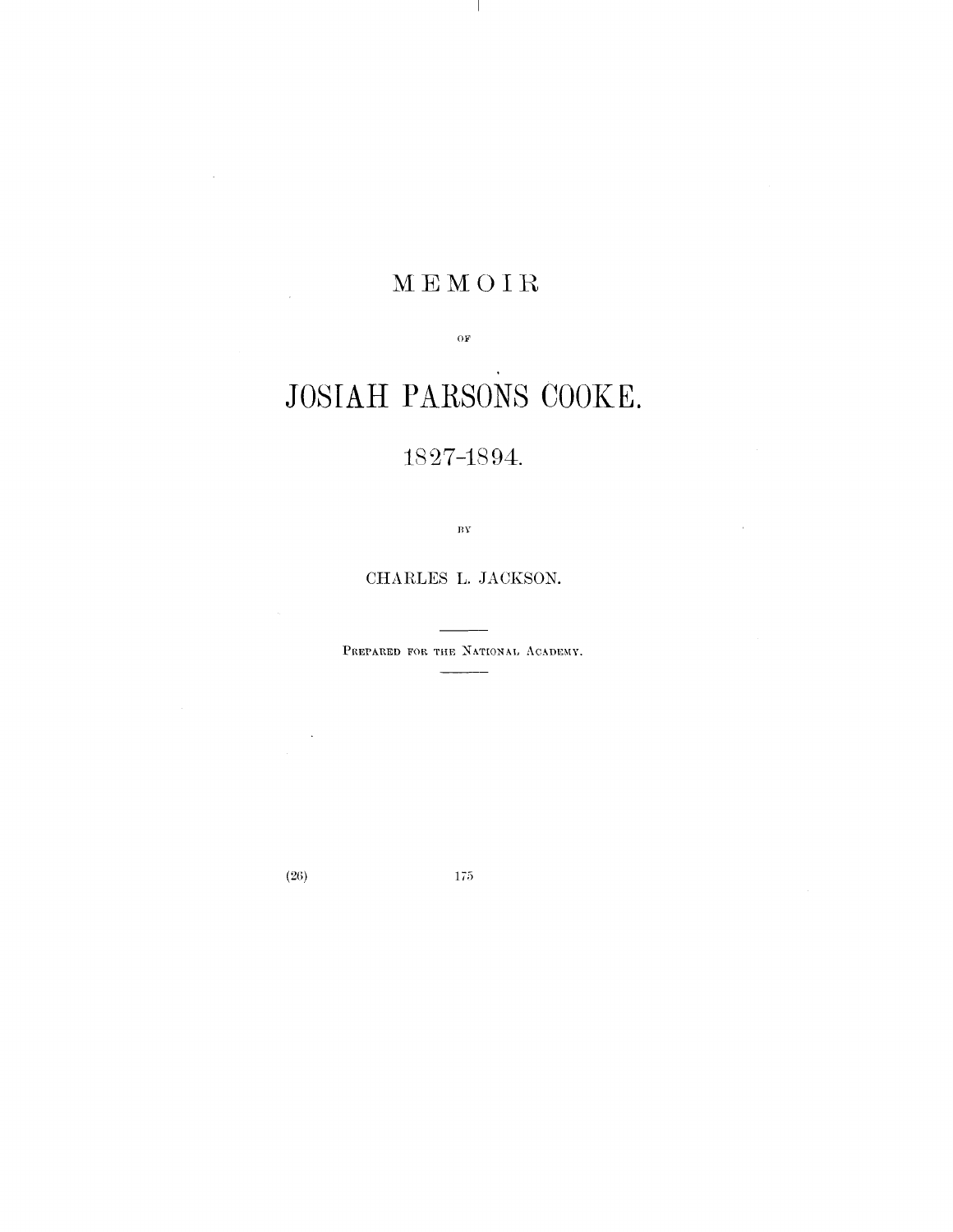### BIOGRAPHICAL MEMOIR OF JOSIAH PARSONS COOKE.

JOSIAH PARSONS COOKE, the son of Josiah Parsons Cooke, a successful lawyer, and Mary (Pratt) Cooke, was born in Boston October 12,1827. He was educated at the Boston Latin School and Harvard College, from which he graduated in 1848, and after a year of travel in Europe was appointed tutor in mathematics in Harvard College in 1849. In 1850 he became Erving Professor of Chemistry and Mineralogy, a position which he held for the remainder of his life.

Cooke's equipment for the duties of his new place was almost entirely the result of his own exertions. A course of lectures by the elder Silliman first aroused his enthusiasm for chemistry and led him in early boyhood to fit up a laboratory in his father's house, where he attacked the science by experiment with such good results that even when he came to college he had a working knowledge of the subject. At Cambridge he continued these studies essentially alone, as the chemical teaching of the college during his four vears of residence was confined to five or six rather disjointed and fragmentary lectures. Immediately after appointment to his professorship he supplemented these meager preparations by obtaining a leave of absence for eight months, which were spent in Europe buying apparatus and material and attending lectures by Regnault and Dumas. These formed the only instruction in chemistry he had received which could even claim to be systematic; yet with this slender outfit, aided by barely a year and a half of experience as a teacher, in 1851, at the age of 24, he found himself confronted with problems which would have taxed the abilities of an old, experienced, and fully educated professor. Chemical teaching in Harvard College had become extinct and must be reestablished. The college was wedded to methods of teaching excellent for classics and mathematics, but entirely unfit for a subject like chemistry. These must be replaced by better methods, many of which were still to be invented. Finally he was called upon to take a prominent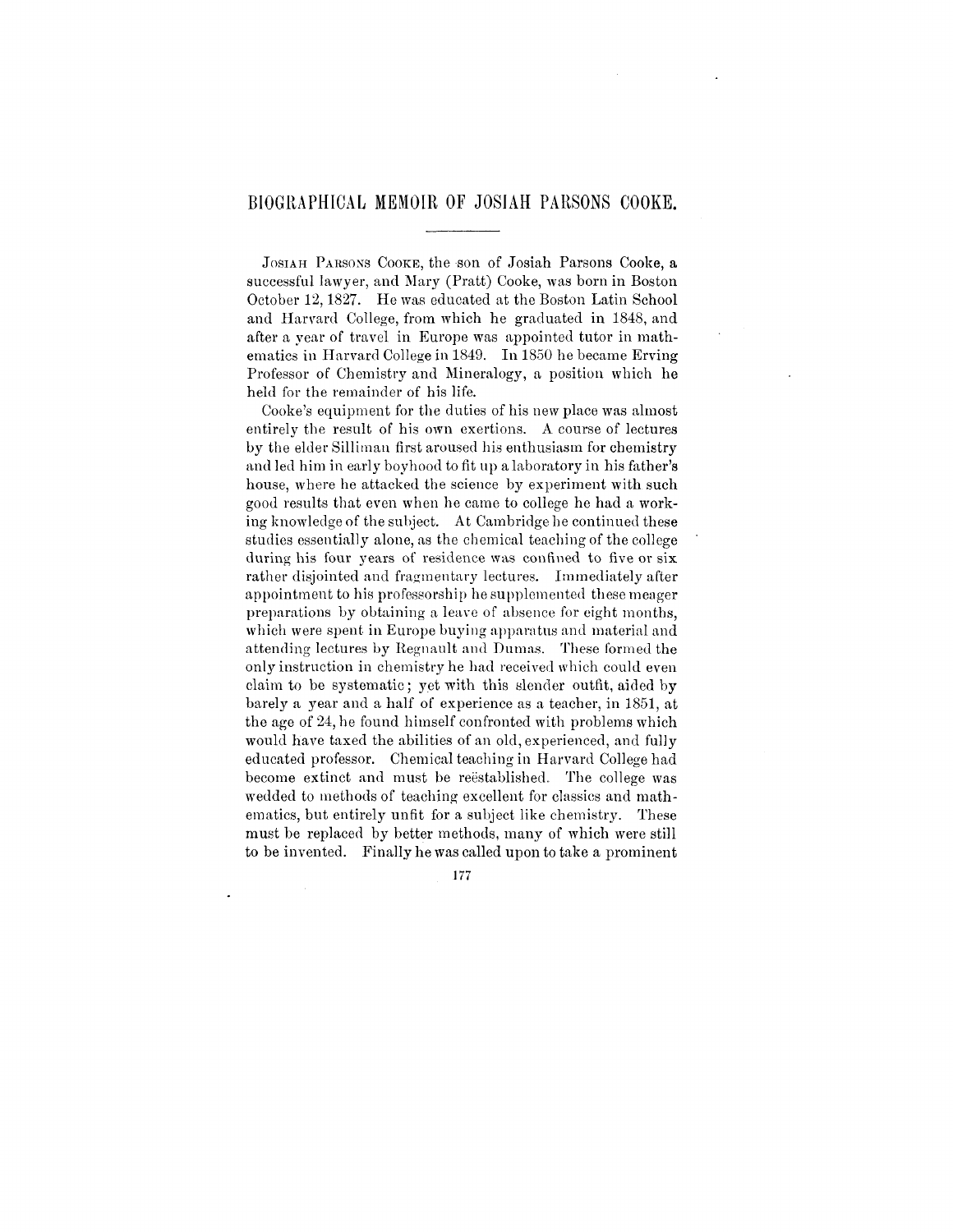share in the great battle to introduce science into the college course on an equality with the humanities.

The zeal with which he threw himself into these tasks led to substantial results much more quickly than could have been expected. After only seven years he had succeeded in introducing required courses of chemistry into the sophomore and junior years. These, however, were only lecture and text-book courses ; so that really a much more important advance consisted in the fact that he had also induced the Faculty of the College to accept an elective course in qualitative analysis, to be taught in the laboratory by the experimental method. It is noteworthy that from the very beginning of his career Cooke was an ardent adherent of the laboratory method of teaching chemistry invented not many years earlier by Liebig. This seems at first sight a strange breadth of view in a self-taught chemist, but, as he was fond of saying, the fact that he had taught himself chemistry by his own experiments showed him the value of this method for other students. But this was not all; a large building, Boylston Hall, had been built for the use of chemistry and comparative anatomy with money a large part of which had been raised by his exertions.

Afterthis brilliant beginning the progress was continuous, until at the time of his death there were sixteen courses in chemistry and mineralogy, chosen by three hundred and fifteen students and taught by three professors, three instructors, and eight assistants. Boylston Hall was devoted exclusively to chemistry, and the Mineralogical Department was established in a section of the University Museum, also built through his exertions, where was exhibited the rich mineralogical collection created by him.

Cooke's scientific activity began even during his first struggles for the recognition of chemistry by the college, as in 1854 he published a paper on the numerical relation of the atomic weights, in which the periodic system of classification was foreshadowed, vaguely and imperfectly, it is true, but as fully as could be expected at that early day. In the same year his first large experimental research appeared, "On the alloys of zinc and antimony." Some small papers on spectroscopic, crystallographic, and analytical subjects bring us to his striking discovery of danalite and other new minerals from Rockport in 1866, and an extended research,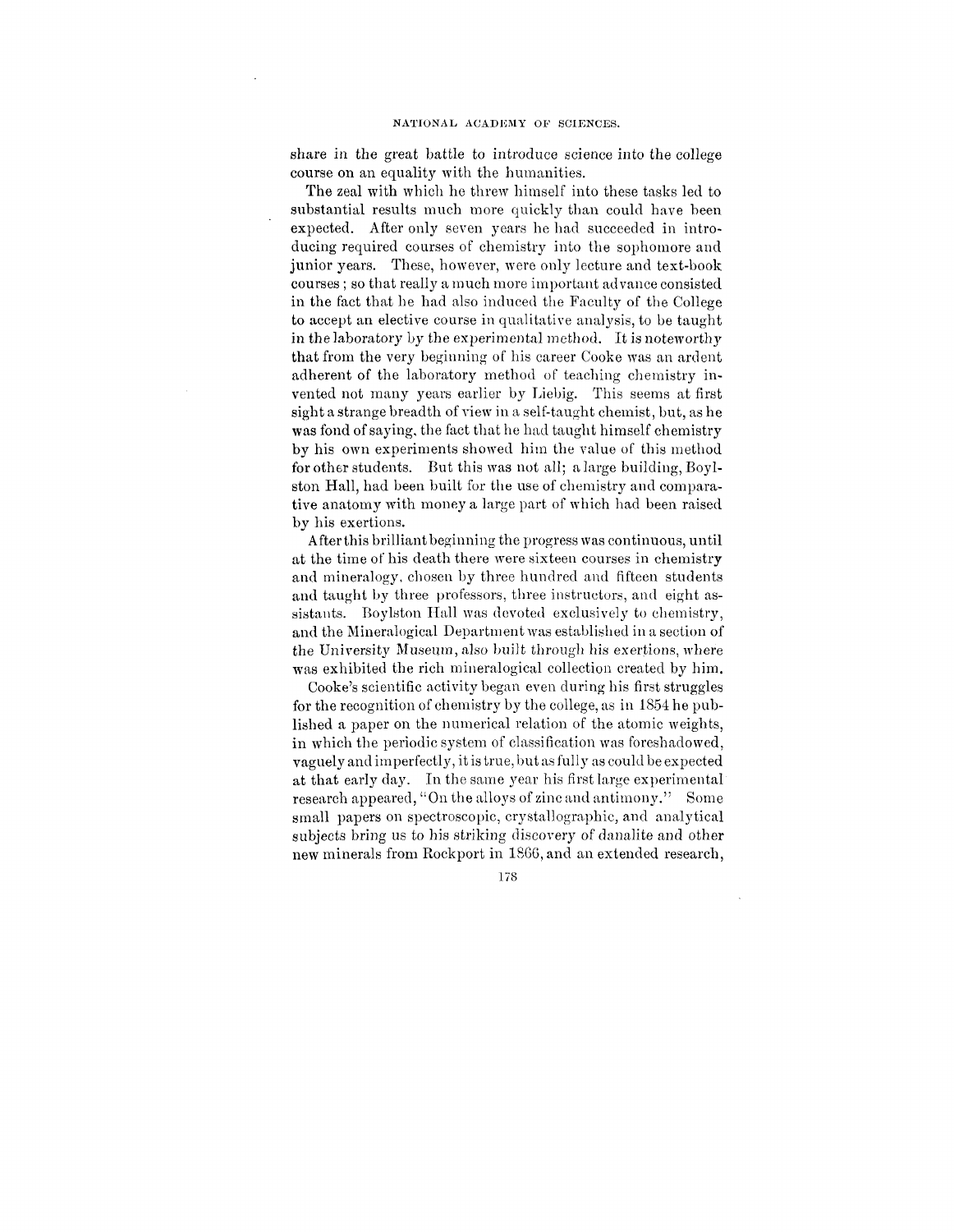both analytical and crystallographic, on the vermiculites and chlorites a few years later.

In 1873 he published the first of his most important series of researches, those on atomic weights, beginning with the vexed question in regard to that of antimony. From the first he saw that the great danger in such researches lies not in the accidental, but in the constant errors, and throughout he devoted himself to the study of these constant errors with the utmost patience, perseverance, and sagacity, and a skill in manipulation little short of marvelous, when it is remembered that his only instruction in this art had been derived from his assistants, who had studied in foreign laboratories, and also that a muscular affection rendered his hand so tremulous that it seemed at first sight impossible he could do chemical work of any sort. The result was a series of papers in which he established the atomic weight of antimony to the satisfaction of the whole chemical world. In connection with this work he made a careful study of some of the compounds of antimony with the halogens, in which, by the use of crystallographic methods, he succeeded in giving a probable explanation of the dimorphism of antimonious iodide.

The last of these researches was a careful redetermination of the relation between the atomic weights of oxygen and hydrogen. To this fundamental investigation he brought the same qualities which had helped him to his success with antimony. The experimental difficulties were even greater, but one by one they were overcome, and he was able to publish sixteen successive determinations showing a wonderfully close agreement, but, as Lord Eayleigh almost immediately pointed out, these results contained one of his old enemies, a constant error, due to the contraction of the glass globes when exhausted in order to weigh them empty. Cooke's last paper contained an ingenious method for avoiding this error by determining the tare of the globes without exhausting them.

His achievements in education and research did not, however, exhaust his tireless activity. He was a voluminous writer. In addition to the forty-one papers on his researches, he published thirty-two on other subjects, generally relating to chemistry, and eight books, ranging from such widely used text-books as the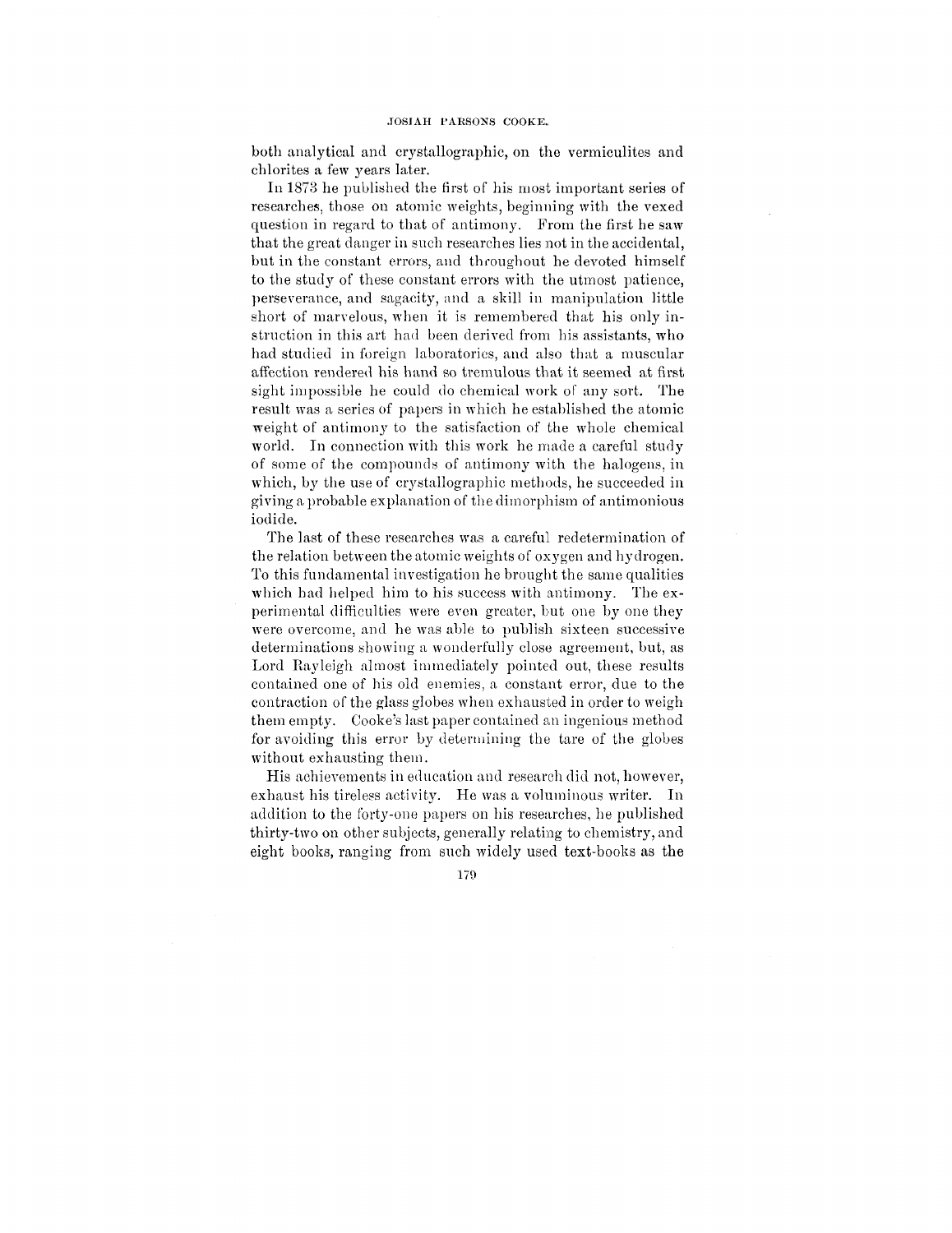#### NATIONAL ACADEMY OF SCIENCES.

Chemical Philosophy and New Chemistry to works on the relation of religion and science, and an interesting volume of essays.

He was also a brilliant and instructive popular lecturer, and has enriched our stock of lecture apparatus with many excellent contrivances, notably his arrangement for the projection of spectra, his form of the lecture-table eudiometer, and the vertical lantern.

His varied achievements obtained frequent recognition. In 1872 he was elected a member of the National Academy of Sciences, and almost at the beginning of his career he became a fellow of the American Academy of Arts and Sciences, of which he was successively librarian, corresponding secretary, and president. He was also a member of the Royal Institution and an honorary member of the London Chemical Society. In 1877 he was made an associate editor of the American Journal of Science. In 1882 he received the honorary degree of Doctor of Laws from the University of Cambridge, in England, and in 1889 from Harvard University.

In 1860 he married Mary Hinckley Huntington, of Lowell, who survives him. His death occurred in Newport, September 3, 1894.

I cannot sum up his character better than by quoting the words of his colleague, Professor H. B. Hill: "As an investigator, Professor Cooke was clear in thought, persevering amid difficulties, fertile in expedients, impatient of dogma, and to the end he retained the keen curiosity and enthusiasm of his earlier days."

#### A LIST OF THE MORE IMPORTANT PUBLICATIONS OF JOSIAH PARSONS COOKE.

#### *Books.*

- 1857. Chemical Problems and Reactions.
- 1860. Elements of Chemical Physics. New editions in 1866 and 1877.
- 1864. Religion and Chemistry, or Proofs of God's Plan in the Atmosphere and its Elements. New edition in 1880.
- 1868. Principles of Chemical Philosophy. New editions in 1870, 1875, and revised edition in 1881.
- 1874. The New Chemistry. " New editions in 1876, 1877, 1884, and 1888. Also translations in many languages.
- 1881. Scientific Culture and Other Essays.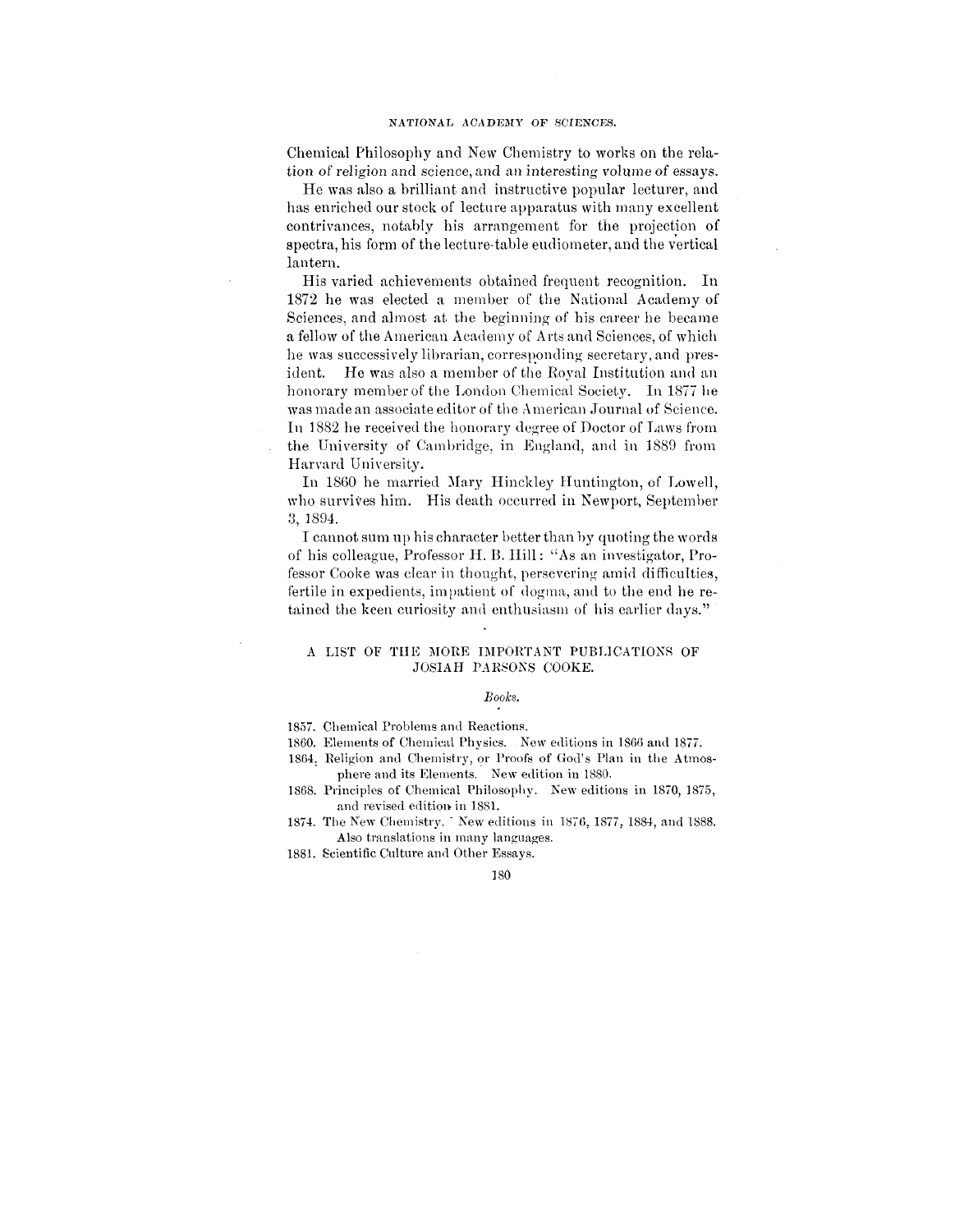#### JOSIAH PAESONS COOKE.

- 1888. The Credentials of Science the Warrant of Faith. New edition in 1893.
- 1891. Laboratory Practice. A Series of Experiments on the Fundamental Principles of Chemistry.

#### *Papers on His Original Investigations.\**

- 1852. Description of a Crystal of Rhombic Arsenic. *Proc. Am. /lead.,* iii, 86.
- 1852. Octahedral Crystals of Arsenic. *Proc. Am. Acad.,* iii, 204.
- 1854. The Relation between the Atomic Weights. *Mem. Am. Acad.,* new series, v; *Am. Jour. Sci.* (2), xvii, 387.
- 1854. On Two New Crystalline Compounds of Zinc and Antimony. *Am. Jour. Sci.* (2), xviii, 229.
- 1854. On a New Filtering Apparatus. Am. Jour. Sci. (2), xviii, 127.
- 1855. On the law of Definite Proportions in the Compounds of Zinc and Antimony. *Am. Jour. Sci.* (2), xx, 222.
- 1860. Crystalline Form not Necessarily an Indication of Definite Chemical Composition. *Am. Jour. Sci.* (2), xxx, 194; *Phil. Mag.,* xix, 405.
- 1861. On the Dimorphism of Arsenic, Antimony, and Zinc. *Am. Jour. Sci.* (2), xxxi, 191.
- 1862. On the Spectroscope. *Am. Jour. Sci.* (2), xxxiv, 299.
- 1863. On the Cleavage of Galena. *Am. Jour. Sci.* (2), xxxv, 126.
- 1863. An Improved Spectroscope. *Am. Jour. Sci.* (2), xxxvi, 266.
- 1863. Crystallographic Examination of Childrenite. *Am. Jour. Sci.* (2), xxxvi, 257.
- 1864. Crystallographic Examination of the Acid Tartrates of Caesia and Rubidia. *Am. Jour. Sci.* (2), xxxvii, 70.
- 1865. On a Spectroscope with Many Prisms. *Am. Jour. Sci.* (2), xl, 305.
- 1865. On the Projection of the Spectra of the Metals. *Am. Jour. Sci.* (2), xl, 243.
- 1866. On the Aqueous Lines of the Solar Spectrum. *Am. Jour. Sci.* (2), xli, 17.
- 1866. Separation of Iron and Alumina. *Am. Jour. Sci.* (2), xlii, 78.
- 1866. Analysis of Danalite of Rockport. *Am. Jour. Sci.* (2), xlii, 73.
- 1867. On Cryophyllite. *Am. Jour. Sci.* (2), xliii, 217.
- 1867. On Certain Lecture Experiments. *Am. Jour. Sci.* (2), xliv, 189.
- 1867. Crystallographic Examination of Some American Chlorites. *Am. Jour. Sci.* (2), xliv, 201.
- 1867. A Method of Determining the Protoxide of Iron in Silicates not Soluble in the Ordinary Mineral Acids. *Am. Jour. Sci. (2),* xliv, 347.
- 1869. Atomic Ratio. *Am. Jour. Sci.* (2), xlvii, 386.

\* Prepared by T. W. Richards.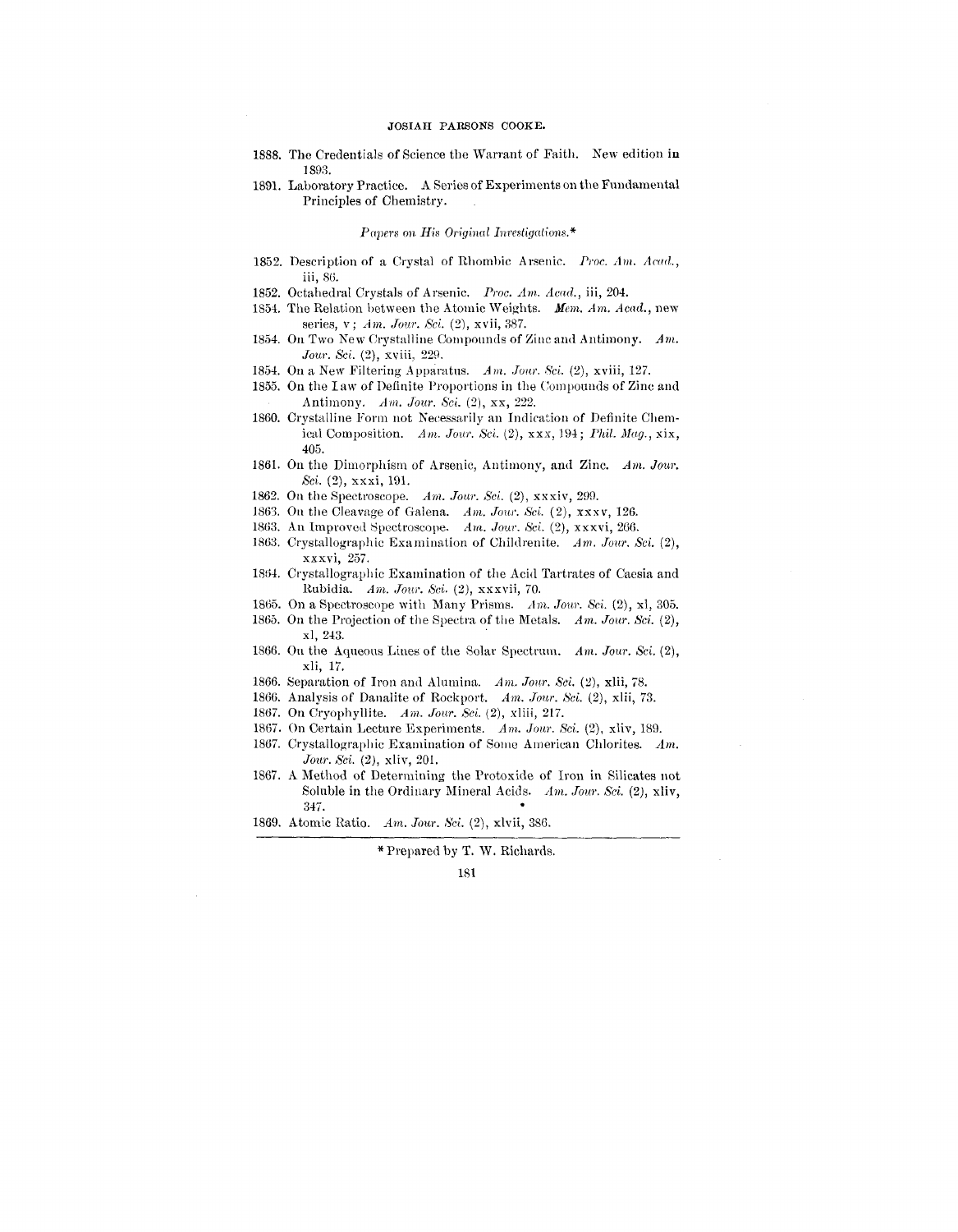#### NATIONAL ACADEMY OF SCIENCES.

- 1874. The Vermiculites. *Proc. Am. Acad.,* ix, 35.
- 1875. Melanosiderite. *Proc. Am. Acad.,* x, 451.
- 1875. On Two New Varieties of Vermiculites. With F. A. Gooch. *Proc. Am. Acad.,* x, 453.
- 1876. On a New Mode of Manipulating Hydric Sulphide. *Proc. Am. Acad.,* xii, 113.
- 1876. On the Process of Reverse Filtering. *Proc. Am. Acad.,* xii, 124.
- 1877. Revision of the Atomic Weights of Antimony. *Proc. Am. Acad.,* xiii, 1.
- 1877. Re-examination of Some of the Haloid Compounds of Antimony. *Proc. Am. Acad.,* xiii, 72.
- 1879. The Atomic Weight of Antimony. *Proc. Am. Acad.,* xv, 251.
- 1880. On Argento antimonious Tartrate. *Proc. Am. Acad.,* xix, 393.
- 1880. On the Oxidation of Hydrochloric Acid Solutions of Antimony in the Atmosphere.  $Am. Jour. Sci. (3), xix, 464,$
- 1881. On the Solubility of Chloride of Silver in Water. *Am. Jour. Sci.*  $(3)$ , xxi, 220.
- 1881. Additional Experiments on the Atomic Weight of Antimony. *Proc. Am. Acad.,* xvii, 1.
- 1881. The Boiling Point of Iodide of Antimony and a New Form of Air Thermometer. *Proc. Am. Acad.,* xvii, 22.
- 1883. A Simple Method for Correcting the Weight of a Body for the Buoyancy of the Atmosphere when the Volume is Unknown. *Am. Jour. Sci.* (3), xxvi, 38.
- 1883. Possible Variability of the Law of Definite Proportions. Am. Jour. *Sci.* (3), xxvi, 310.
- 1887. The Relative Values of the Atomic Weights of Oxygen and Hydrogen. With T. W. Richards. *Proc. Am. Acad.,* xxiii, 149.
- 1888. Additional Note on the Relative Values of the Atomic Weights of Oxygen and Hydrogen. WithT. W. Richards. *Proc. Am. Acad.,* xxiii, 182.
- 1889. On a New Method of Determining Gas Densities. *Proc. Am. Acad.,* xxiv, 202.

#### *Papers on Other Subjects.*

- 1862. Review of Trollope's North America. North Am. Review, xcv, 416.
- 1865. On the Heat of Friction. *Proc. Am. Acad.,* vi.
- 1871. Memoir of Thomas Graham. *Am. Jour. Sci.*
- 1871. Absolute System of Electrical Measurements. Collected Papers from *Journal of Franklin Institute.*
- 1874. The Nobility of Knowledge. An Address Delivered before the Free Institute of Worcester. *Pop. Sci. Month.,* v, 610.
- 1875. Scientific Culture. Pop. *Sci Month.,* vii, 511.
- 1875. "Gas." Johnson's Cyclopædia.
- 1875. "Molecules." *American Oyclopiedia.*